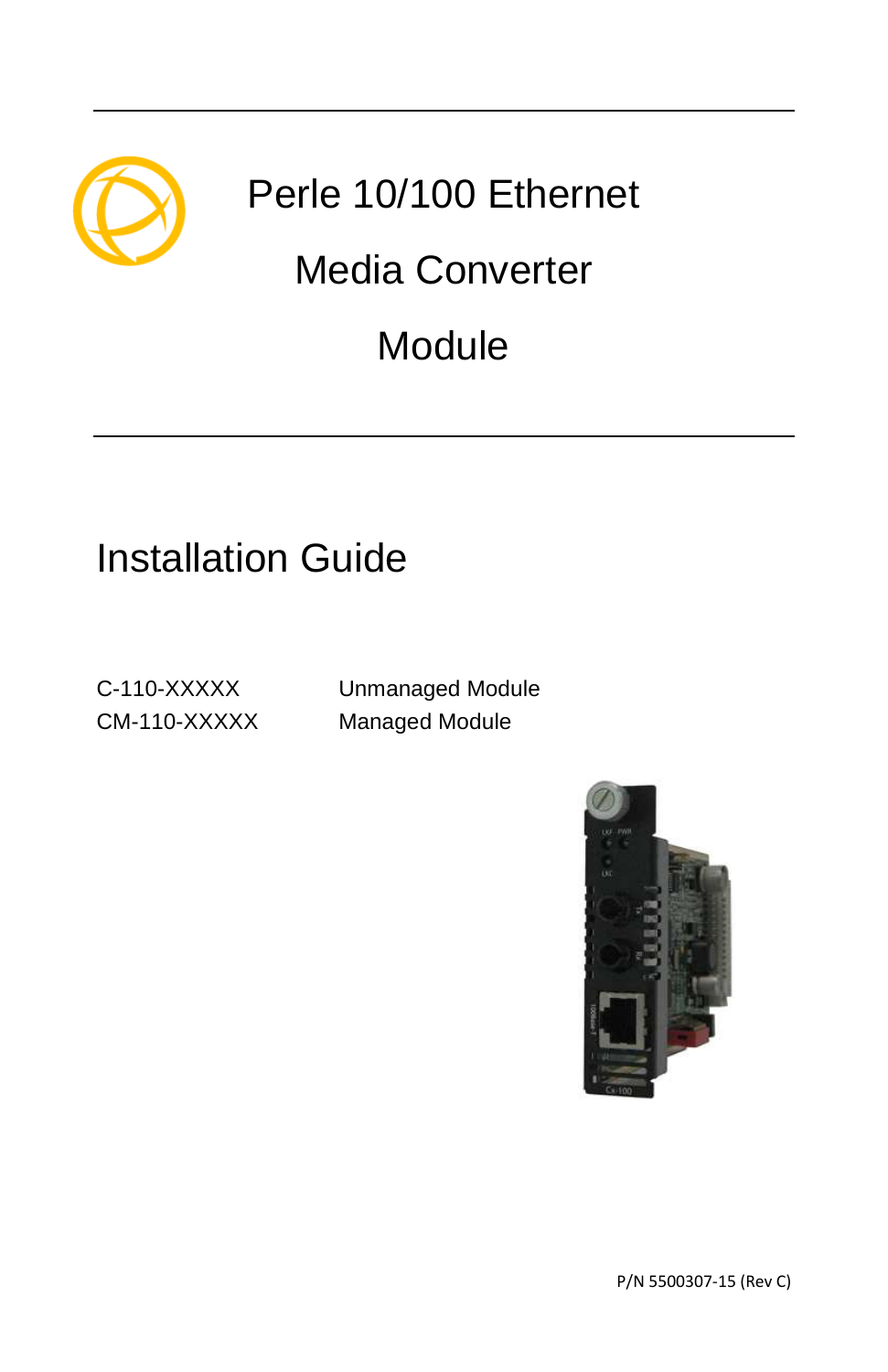## **Overview**

This document contains instructions necessary for the installation and operation of the Perle 10/100 Ethernet Media Converter Module(s) (C-110 and CM-110) that are used in conjunction with a Perle MCR Chassis. The C-110 are unmanaged media converter modules, and the CM-110 are the managed versions. These products convert a 10/100Base-T connection (copper) to a 100Base-X connection (fiber). The fiber connection can be either single mode (SM) or multimode (MM) and can operate over different wavelengths and distances, depending on the model (see table below). For information on management features of the CM-110 module, refer to the MCR-MGT Module User's Guide.

| <b>Model</b>                        | <b>Connector</b> | <b>Mode - Distance</b> | Wavelength        |
|-------------------------------------|------------------|------------------------|-------------------|
| C-110-M1ST2U<br>CM-110-M1ST2U       | <b>ST</b>        | $MM - 2 km/1.2 mi$ .   | $1310 \text{ nm}$ |
| C-110-M1ST2D<br>CM-110-M1ST2D       | <b>ST</b>        | $MM - 2 km/1.2 mi$ .   | 1550 nm           |
| $C-110-M2xx2$<br>CM-110-M2xx2       | SC/ST/LC         | $MM - 2 km/1.2 mi$ .   | $1310 \text{ nm}$ |
| C-110-M1SC2U<br>CM-110-M1SC2U       | <b>SC</b>        | MM - 2 km/1.2 mi.      | 1310 nm           |
| C-110-M1SC2D<br>CM-110-M1SC2D       | <b>SC</b>        | $MM - 2 km/1.2 mi$     | $1550 \text{ nm}$ |
| $C-110-S2xx20$<br>CM-110-S2xx20     | SC/ST/LC         | $SM - 20$ km/12.4 mi.  | 1310 nm           |
| $C-110-S2xx40$<br>$CM-110-S2xx40$   | SC/ST/LC         | SM - 40 km/24.9 mi.    | $1310 \text{ nm}$ |
| $C-110-S2xx80$<br>CM-110-S2xx80     | SC/ST/LC         | SM - 80 km/49.7 mi.    | 1550 nm           |
| $C-110-S2xx120$<br>CM-110-S2xx120   | SC/ST/LC         | SM - 120 km/74.6 mi.   | $1550 \text{ nm}$ |
| C-110-S1xx20U<br>CM-110-S1xx20U     | SC/ST            | SM - 20 km/12.4 mi.    | 1310/1550 nm      |
| $C-110-S1xx20D$<br>$CM-110-S1xx20D$ | SC/ST            | SM - 20 km/12.4 mi.    | 1550/1310 nm      |
| C-110-S1SC40U<br>CM-110-S1SC40U     | <b>SC</b>        | SM - 40 km/24.9 mi.    | 1310/1550 nm      |
| C-110-S1SC40D<br>CM-110-S1SC40D     | <b>SC</b>        | SM - 40 km/24.9 mi.    | 1550/1310 nm      |

**Note 2**: Please refer the Perle web site for the most up to date Installation guides, models and specifications: http://www.perle.com/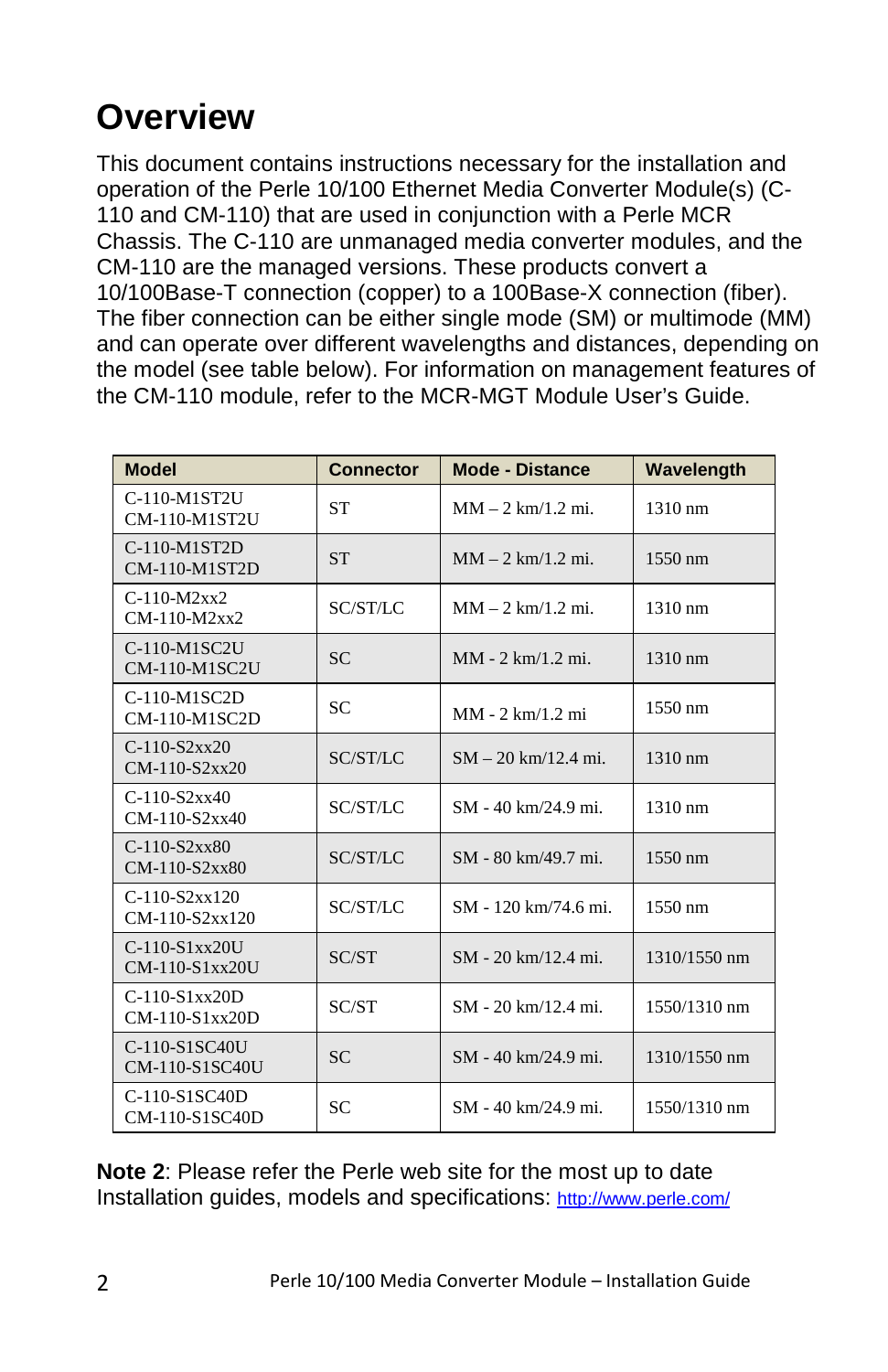## **Installation**

The module comes equipped with a bank of DIP switches and jumpers for setting configuration.

The default dip switch settings (all switches in the UP position) and default jumper settings will work for most installations.

The following steps are used to configure the Perle 10/100 Ethernet Media Converter Module:

- 1. Set the Auto-MDIX jumper (optional).
- 2. Set the Auto-Config jumper (CM-110 only) (optional)
- 3. Set the DIP switch settings (optional).
- 4. Insert the Media Converter Module into the Chassis.
- 5. Connect the fiber cable.
- 6. Connect the copper cable.

## **Auto-MDIX Jumper**

**Note:** The factory settings for Auto-MDIX will work for most installations, but if there is a need to modify the settings, follow the procedure below.

The AUTO-MDIX jumper (J5) is located on the upper edge, at the midpoint of the module (see diagram below for labelling).. By covering or strapping pins 2 and 3(AUTO), the C-110 and CM-110 will automatically detect the Ethernet cable's polarity and configure itself as either an MDI or an MDIX device. By covering or strapping pins 1 and 2(MDIX), the C-110 and CM-110 will operate as an MDIX device Removing the strapping is the same as AUTO.

**NOTE:** The default jumper setting is AUTO

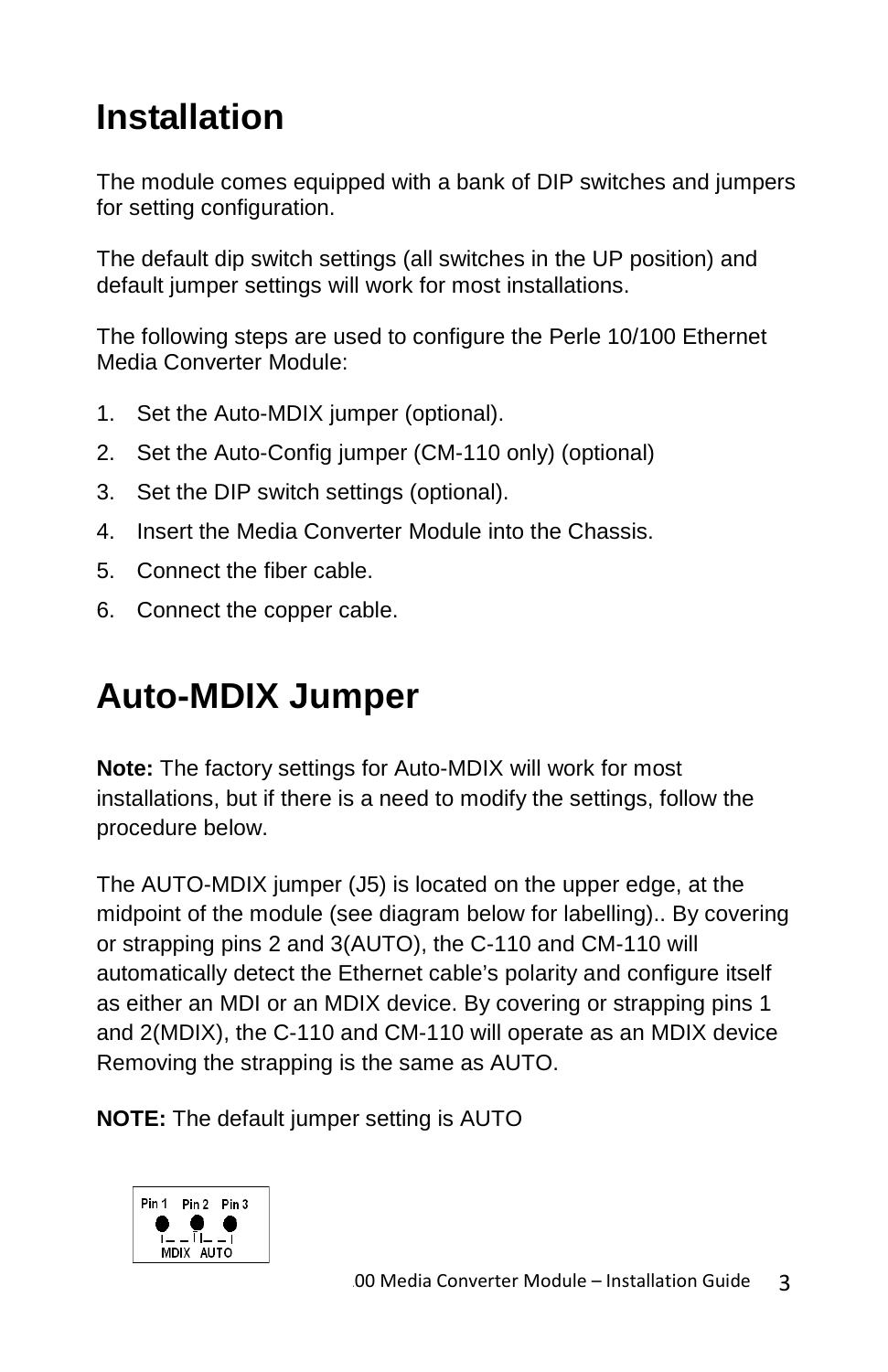# **Auto-Config Jumper (CM-110 only)**

The Auto-Config jumper (J6) is located just below the Auto-MDIX jumper (see above). Refer to the diagram below for labelling. This jumper only applies to CM-110 modules.

Strapping pins 1 and 2 of the jumper will set the module in SW mode and strapping pins 2 and 3 will set it in Auto Config mode.

**Auto:** When set to Auto the module will, at power-up, check its internal flash memory to see if configuration information has been downloaded to it from a management module. If so it will use this as its running configuration. If there is no configuration in flash it will read the settings of the DIP switches and use those as its running configuration.

**SW**: When set to SW (Switch), the module will, at power-up, read the settings of the DIP Switches and use those as its running configuration. It will ignore any configuration information in its flash memory.

**NOTE:** The default jumper setting is Auto

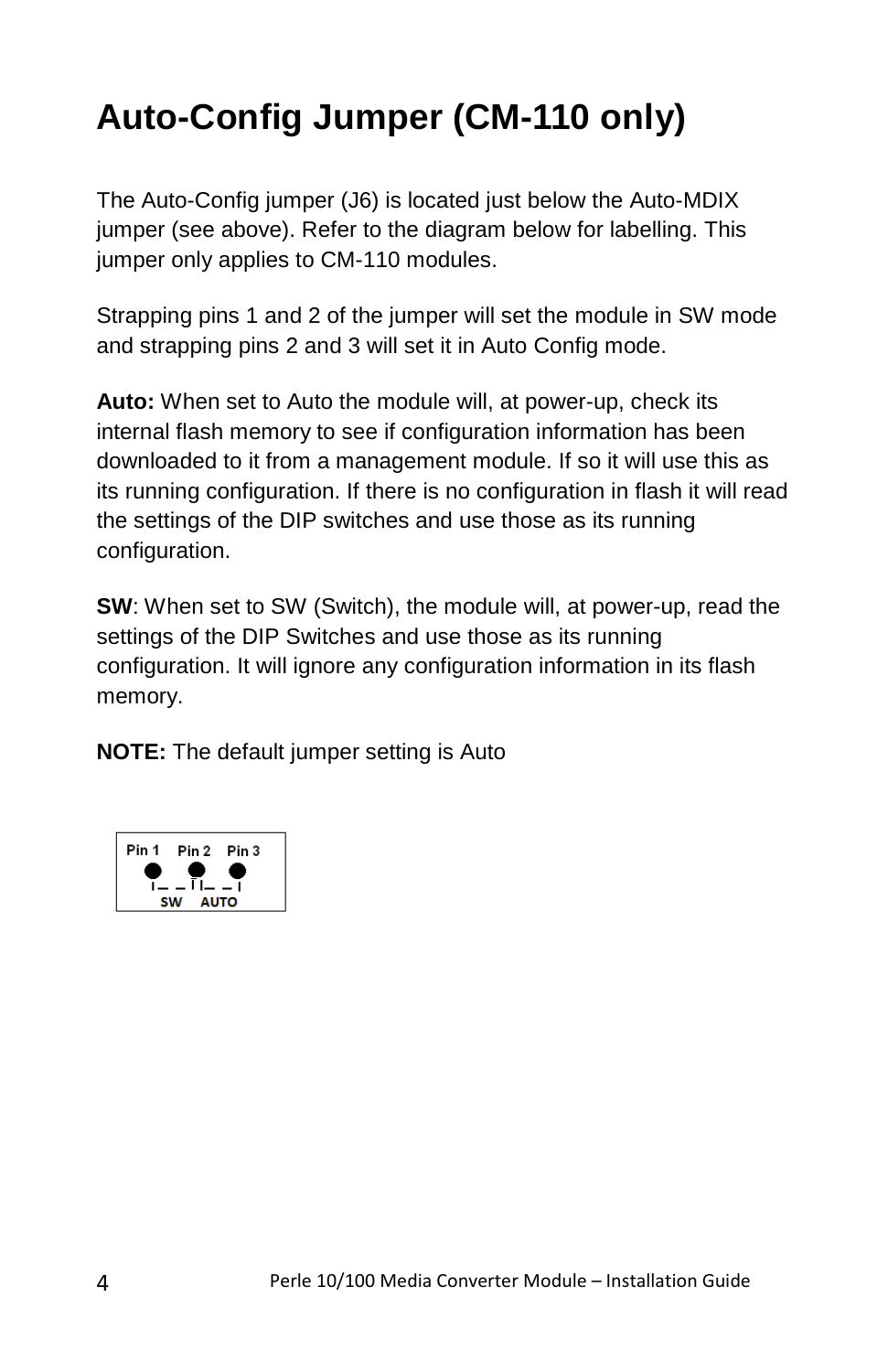## **DIP Switches**

#### 1 - Auto-Negotation



### **DIP Switch Settings**

### **Auto Negotiation (Switch 1)**

| <b>Switch Position</b> | <b>Mode</b> |
|------------------------|-------------|
| Up (default)           | Auto        |
| Down                   | Off         |

**Note:** Auto negotiation should only be turned off, if the copper link partner does not support Auto Negotiation or fixed settings are required by the copper link partner.

**Auto:** In this mode of operation the Media Converter Module will negotiate Ethernet parameters on the copper connection. This will ensure that the most optimal connection parameters will be used. If the copper link partner does not support Auto negotiation, the Media Converter Module will parallel detect to 10 or 100 Mbps and force Half Duplex mode as per IEEE specifications.

**Off**: When the Auto Negotiation switch is set to the OFF position, the Media Converter Module will not negotiate the Ethernet parameters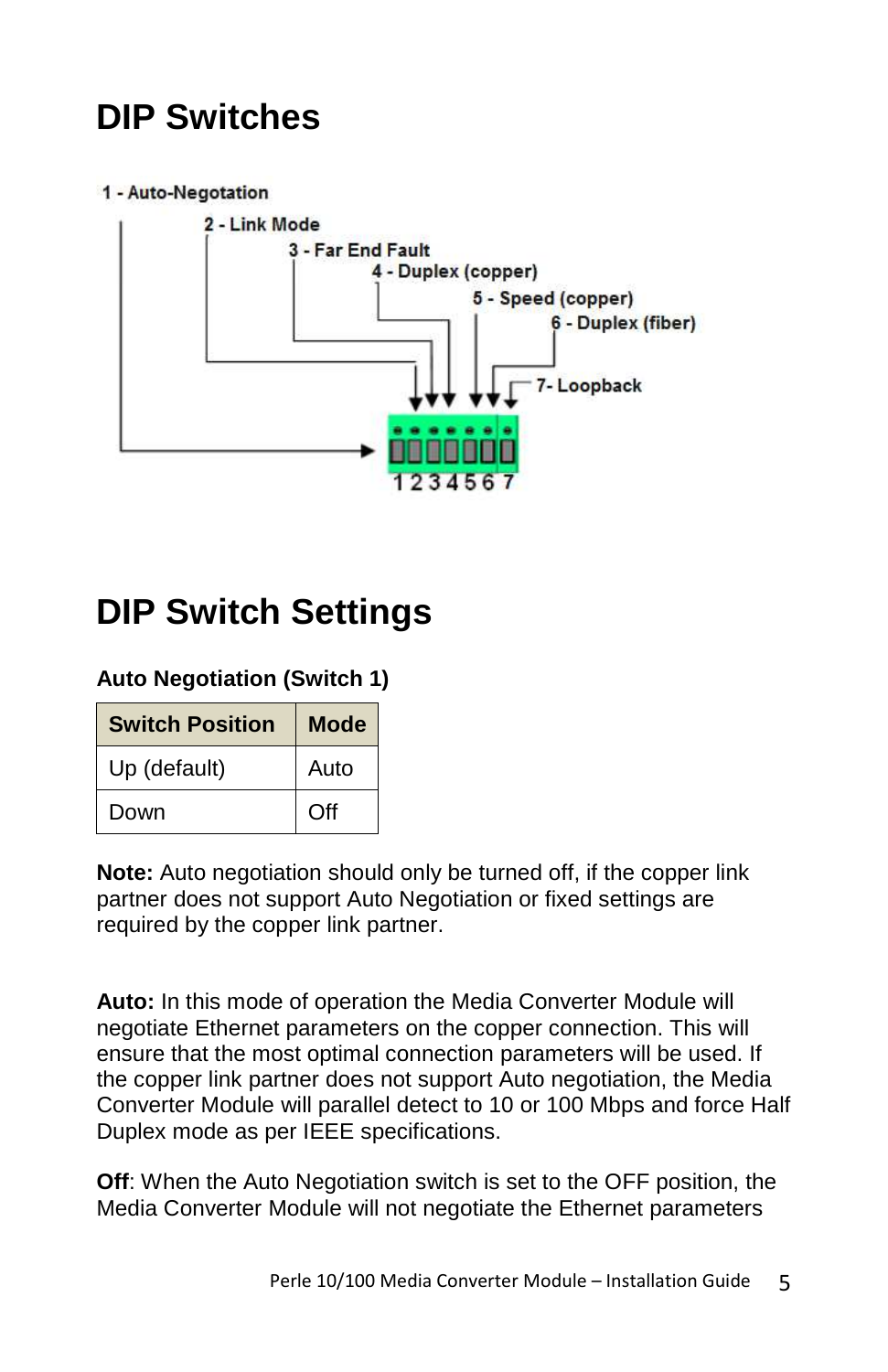with the copper link partner. The parameters used by the Media Converter Module will be determined by the Duplex (switch 4) and Speed (switch 5) dip switch settings.

### **Link Mode (Switch 2)**

| <b>Switch Position</b> | Mode                   |
|------------------------|------------------------|
| Up (default)           | Link Pass-Through Mode |
| Down                   | <b>Standard Mode</b>   |

**Link Pass-Through:** In this mode, the link state on one connection is directly reflected through the Media Converter Module to the other connection. If the link is lost on one of the connections, then the other link will be brought down.

With Media Converters on both ends of the fiber link and both setup for Link Pass-Through, a loss of copper link on the far end device will propagate through both Converters and will result in a loss of copper link at the near end device. This would, in effect, resemble a direct copper connection

**Standard Mode:** In this mode, the links on the fiber and copper sides can be brought up and down independently of each other. A loss of link on either the fiber or copper port can occur without affecting the other connection.

### **Far End Fault (Switch 3)**

| <b>Switch Position</b> | Mode     |  |
|------------------------|----------|--|
| Up (default)           | Enabled  |  |
| Down                   | Disabled |  |

**Enabled**: If the Media Converter Module detects a loss of receive fiber signal, it will transmit a FEF signal to the remote Media Converter. This, in effect, notifies the fiber link partner that an error condition exists on the fiber connection.

If the remote Media Converter is set up for Far End Fault (FEF) and the local Media Converter is set up with Link Pass-Through, a loss of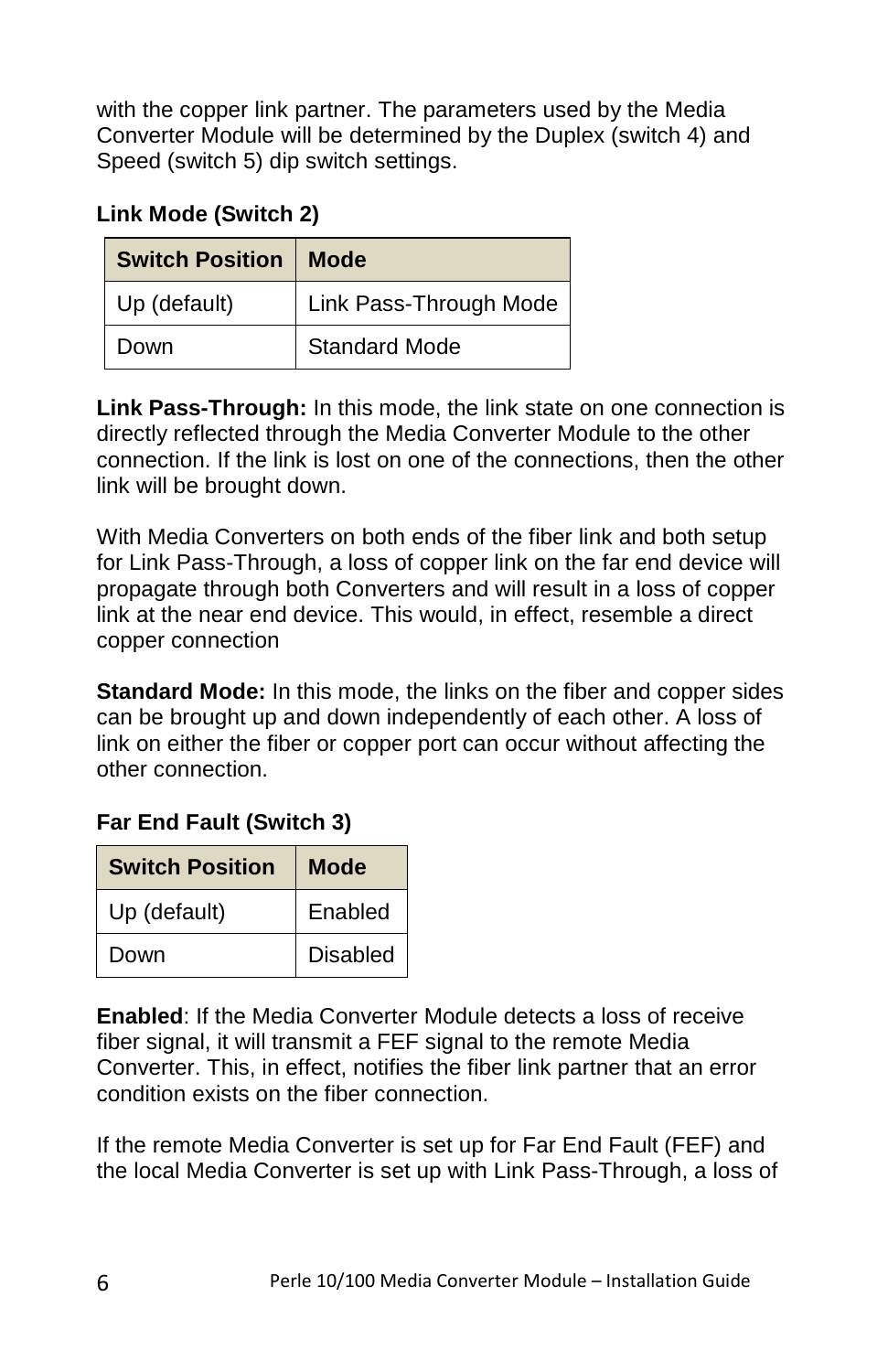fiber link on either the transmit or receive line will be passed through to the local copper connection thus notifying the connected device.

If the Media Converter has been set to Link Pass-Through mode, the effect will be the same as FEF, since the link loss on the fiber receiver will result in bringing down the copper link, which will in turn cause the transmit fiber link to be brought down.

**Note:** If it is required to either generate or detect the FEF signal, then the FEF switch needs to be set.

**Disabled:** The Media Converter Module will not monitor for or generate Far End Fault.

The following diagram is an illustration of the operation of this feature.



**(A)** – Remote Media Converter setup for Far End Fault Enabled, Auto Negotiation – OFF and Link Mode – Standard.

**(B)** – Local Media Converter setup for Far End Fault - Enabled, Link Pass-Through - On and Auto Negotiation - OFF

1 – (**A)** Loses fiber connection on its receiver.

2 – **(A)** Sends FEF.

3 – **(B)** Detects FEF signal and shuts down the fiber link.

4 – **(B)** Drops link on copper connection because Link Pass-Through is configured.

5 – **(A)** Link on copper connection is not affected because Link Mode is set to Standard.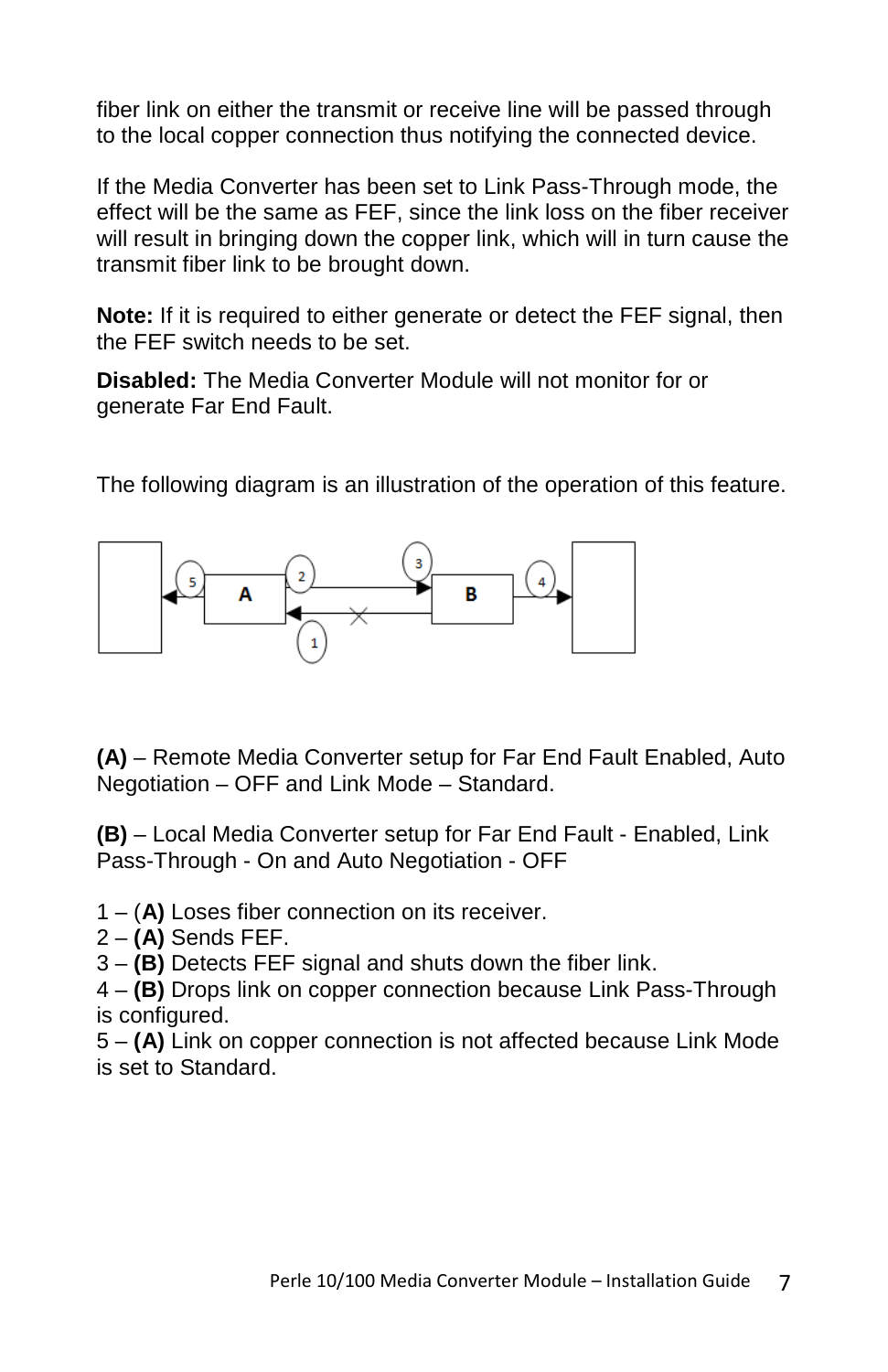### **Duplex (copper) (Switch 4)**

| <b>Switch Position</b> | <b>Mode</b> |
|------------------------|-------------|
| Up (default)           | Full        |
| Down                   | Half        |

**Note:** When Auto Negotiation (SW1) is set to Off, the Media Converter will use this Duplex setting for its copper connection.

**Up:** The Media Converter Module will be set to Full Duplex mode.

**Down:** The Media Converter Module will be set to Half Duplex mode.

### **Speed (copper) (Switch 5)**

| <b>Switch Position</b> | <b>Mode</b> |
|------------------------|-------------|
| Up (default)           | 100         |
| Down                   | 10          |

**Note:** When Auto Negotiation (SW1) is set to Off, the Media Converter Module will use this Speed setting for its Ethernet copper connection.

**Up:** The Media Converter will be fixed at 100 Mbps.

**Down:** The Media Converter will be fixed at 10 Mbps.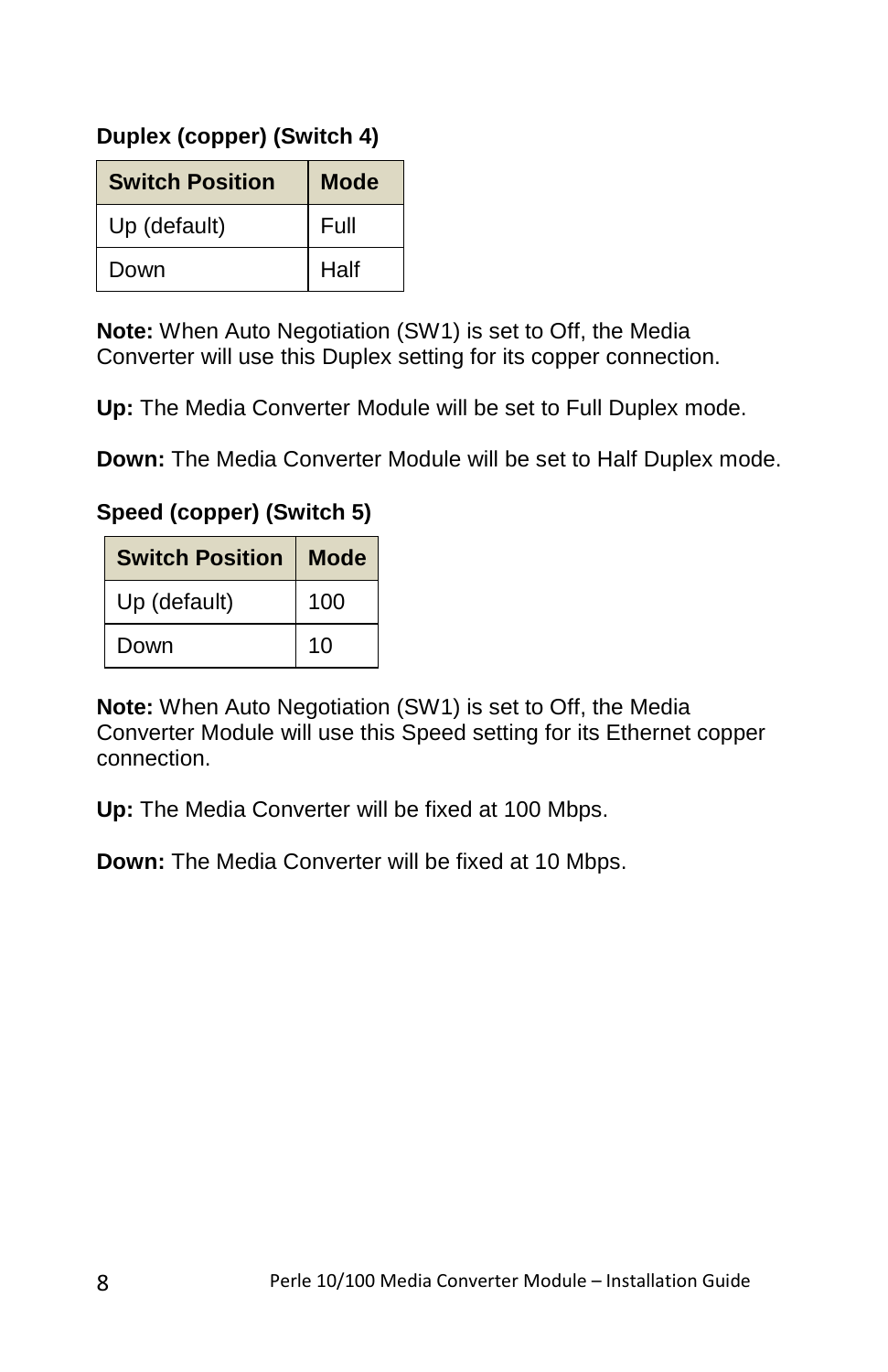### **Duplex (fiber) (Switch 6)**

| <b>Switch Position</b> | Mode |
|------------------------|------|
| Up (default)           | Full |
| Down                   | Half |

**Up:** The Media Converter Module's fiber link will be set to Full Duplex Mode.

**Down:** The Media Converter Module's fiber will be set to Half Duplex Mode.

#### **Loopback (Switch 7**

| <b>Switch Position</b> | Mode     |
|------------------------|----------|
| Up (default)           | Disabled |
| Down                   | Enabled  |

**Disabled:** This is the setting for normal operation. The switch must be set to this position in order for data to pass through the Media Converter Module.

**Enabled:** This is a test mode. All data received on the receive (RX) fiber connection is looped back to the transmit (TX) fiber connection. The state of the copper link is not relevant since no data is passed through to the copper side. This mode will override all other switch settings.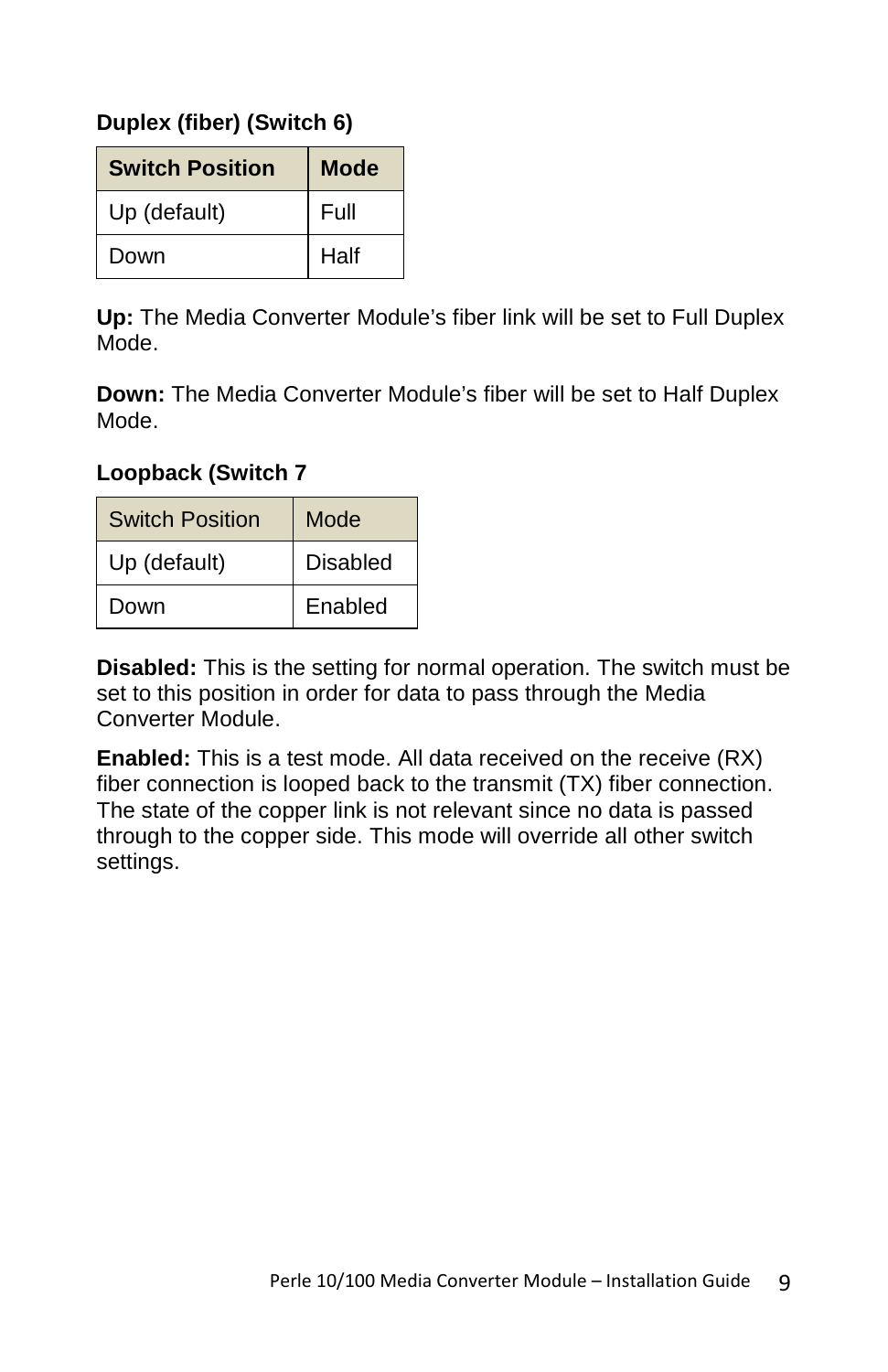### **Installing or Replacing Media Converter Modules**

**Caution: Observe electrostatic discharge precautions when installing the Media Converter Module(s) into the Chassis. Failure to observe this caution could result in damage to the Media Converter Module(s) and /or chassis.** 

The Perle Media Converter Modules can be installed in any available slot and in any order within the Chassis.

### **Installing or Replacing a Media Converter Module**

- 1. Remove the Media Converter Module from its packaging.
- 2. Using a cross-head screwdriver, remove the screw holding the face plate to the Chassis to reveal the slot opening.
- 3. Set the jumpers and DIP switches on the Media Converter Module to the desired operating mode.
- 4. Locate the top and bottom alignment guides inside the Chassis.
- 5. Using the module alignment guides gently slide the module into the slot until it becomes flush with the front of the Chassis. Light pressure may be needed to seat the module. Do not force the module as you might cause some damage. If there is resistance, remove the module, check the module connector for damaged or incorrectly aligned pins, if there is no damage, retry module insertion.

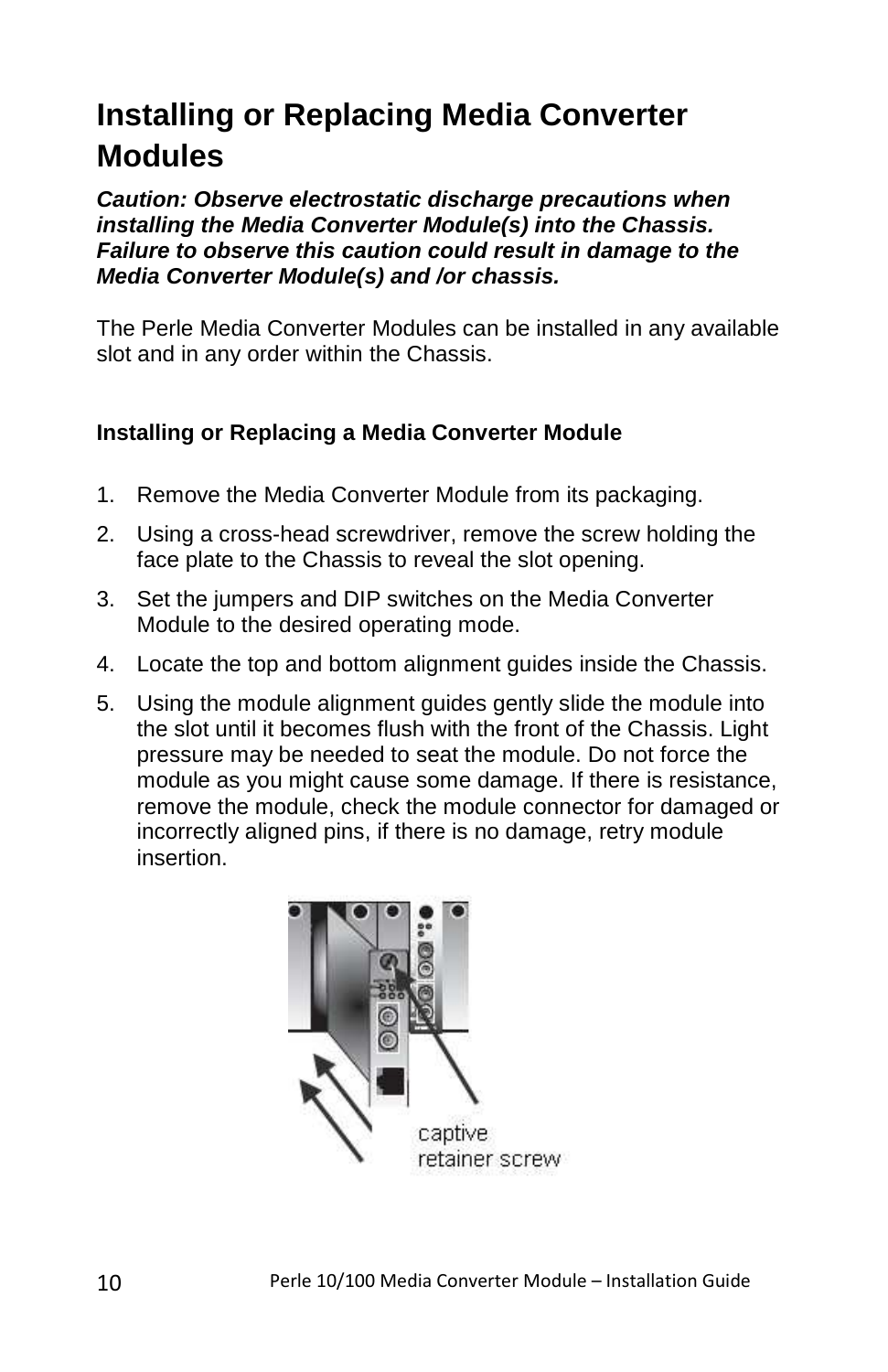- 6. Tighten the captive retainer screw to ensure the Media Converter Module is locked in place.
- 7. Remove the dust cap from the fiber connector and connect the fiber and copper cables.

### **Removing Media Convert Modules**

- 1. Loosen the captive retainer screw on the front of the Media Converter Module and gently pull the Media Converter Module out.
- 2. If not inserting a replacement, cover the opened slot with a face plate and secure the screw

### Installing the Duplex Fiber Cable

Locate a 100Base-X compliant duplex (2 strands) fiber cable with appropriate connectors.

Connect the fiber cables from the Media Converter Module to the other Media Converter/switch/fiber device ensuring that the RX and TX are reversed (crossed) at the opposite end.



Perle Media Converter Module

Perle Media Converter Module

### Installing the Simplex Fiber Cable

- Locate a 10/100Base-X compliant simplex (1 strand) fiber cable with appropriate connectors.
- Connect the fiber cable from one Media Converter Module to the other Media Converter/switch/fiber device.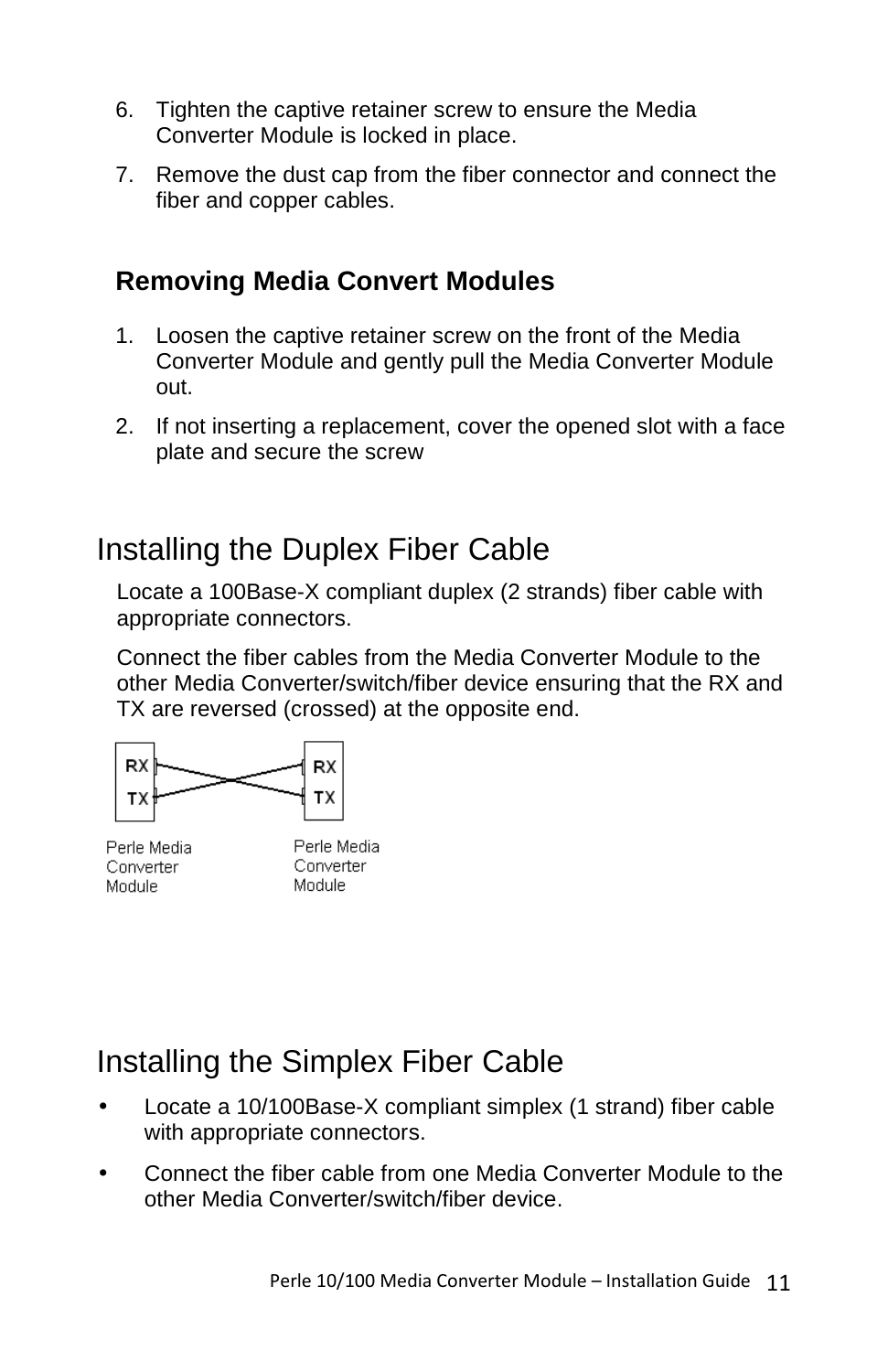### Installing the Copper Cable

- Locate 10/100Base-T compliant copper cables with male, RJ-45 connectors installed at both ends.
- Connect the RJ-45 cable between the Perle Media Converter Module and the device.

**Note:** The Perle Media Converter Module supports Auto-MDIX which allows a straight-through or cross-over Ethernet cable. See page 4 in this guide for jumper positions.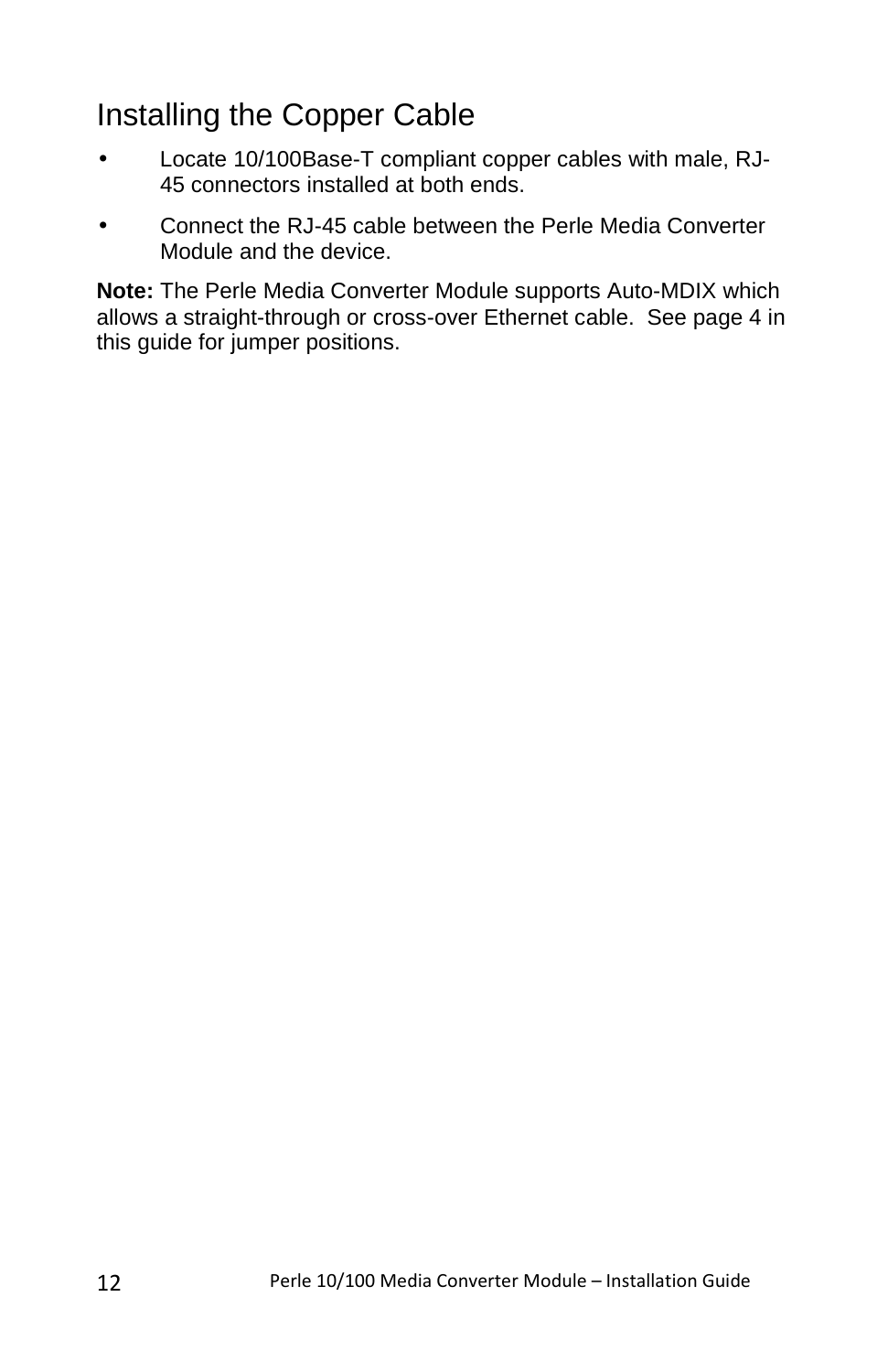## **Operation**



### **Status LED**

The Perle 10/100 Ethernet Media Converter Modules have six single color status LEDs located on the face plate of the module.

| <b>PWR</b><br>$On$ – Power is on; module is operating normally<br><b>Blinking (slow)</b> – The module is in Loopback<br>mode.<br><b>Blinking (fast)</b> – The module has a hardware<br>failure.                                                               | 100 (copper speed)<br>$On - 100$ Mbps<br>$Off - 10$ Mbps                                                                                                                                                                                                     |
|---------------------------------------------------------------------------------------------------------------------------------------------------------------------------------------------------------------------------------------------------------------|--------------------------------------------------------------------------------------------------------------------------------------------------------------------------------------------------------------------------------------------------------------|
| FDF (fiber)<br><b>On</b> – Full Duplex Mode.<br><b>Off</b> – Half Duplex Mode.<br>LKF (fiber)<br><b>On</b> – The fiber link is present<br><b>Off</b> – No fiber link is present.<br><b>Blinking (fast)</b> – The fiber link is present and<br>receiving data. | FDC (copper)<br>$On$ – Full Duplex<br>Mode.<br>Off-Half Duplex<br>Mode.<br>LKC (copper)<br><b>On</b> – The copper link is<br>present.<br>$Off - No copper link$<br>present.<br><b>Blinking (fast)</b> – The<br>copper link is present<br>and receiving data. |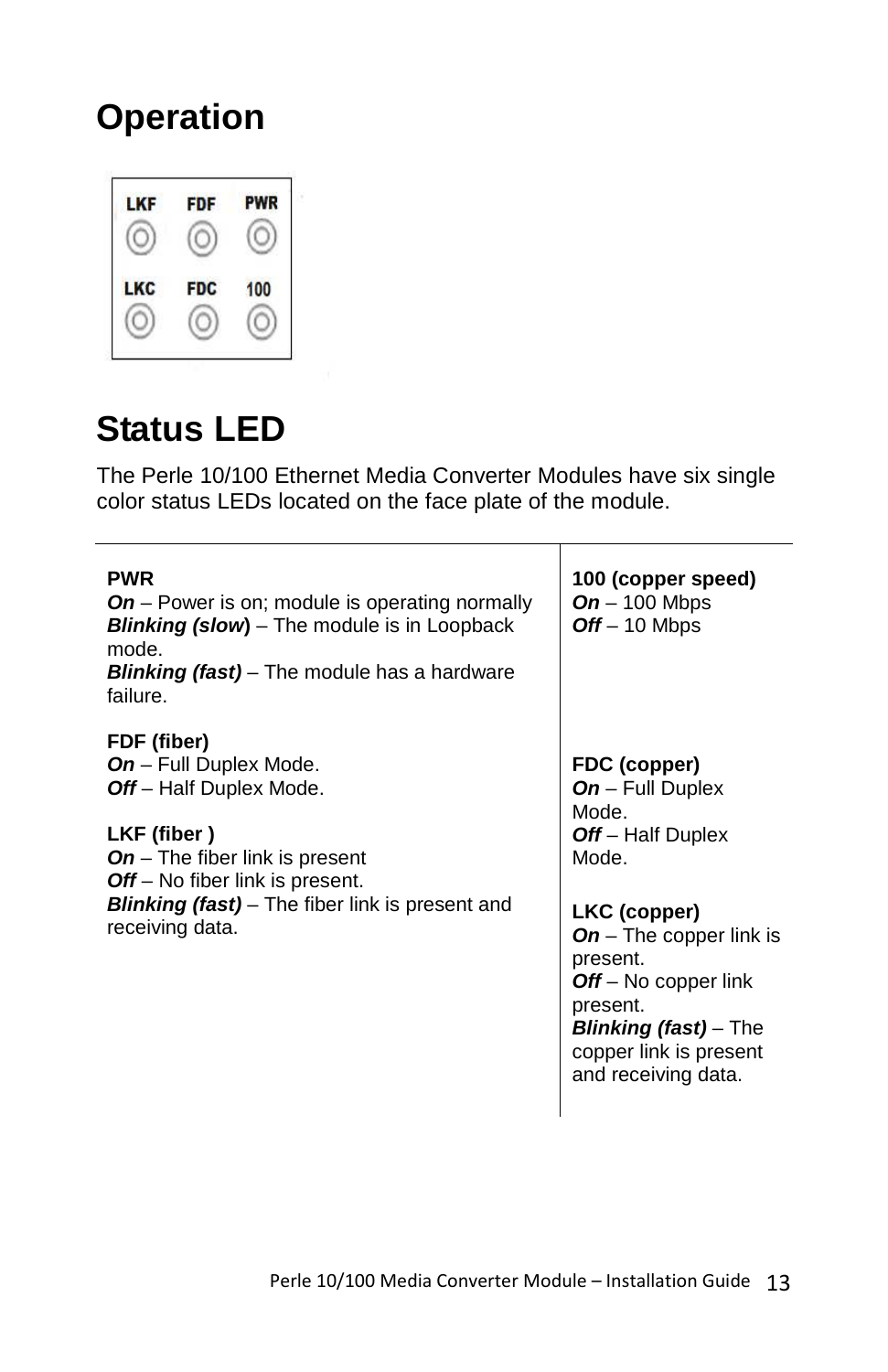## **Other Features**

### **Auto-MDIX:**

Auto-MDIX (automatic medium-dependant interface crossover) detects the signalling on the 10/100BASE-T interface to determine the type of cable connected (straight-through or crossover) and automatically configures the connection.

### **Error Recovery:**

In certain configurations, and under specific conditions where the Media Converter Module brings down a link to convey status, there is potential for a deadlock. Recovery is achieved by momentarily restoring the link to see if the original failure has been resolved. If it has not, the link will be forced down again, however if the original problem has been resolved, the link will be restored.

### **Pause (IEEE 802.3xy):**

Integrated Pause signalling is an IEEE feature that temporarily suspends data transmission between two devices in the event that one of the devices becomes overwhelmed. The Perle Media Converter Module can generate and respond to Pause messages.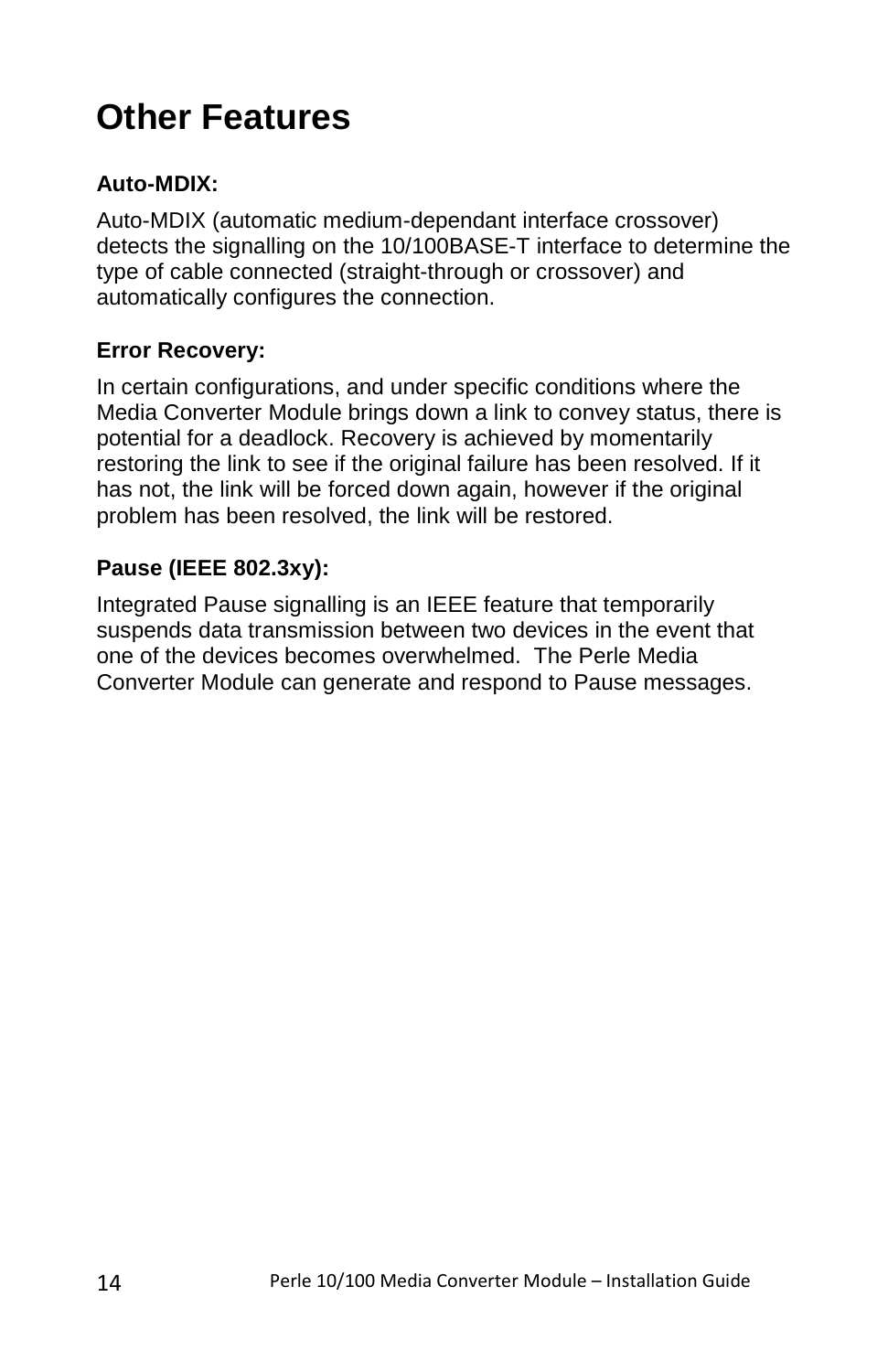## **Troubleshooting**

## **General**

- Ensure that the Media Converter Module is securely seated in the chassis. The PWR LED should be on.
- Ensure both devices on either end of the fiber are compatible. If using a simplex fiber connection, ensure that you have both an Upstream (U) and Downstream (D) Media Converter.
- Ensure all cabling is of the correct type and is in good working order.
- For duplex fiber connections, ensure the RX and TX has been reversed between the two Media Converters.

## **No connectivity**

If unable to get full connectivity with all DIP switches in the UP position, these methods are recommended for troubleshooting.

## **Method 1**

- 1. If the Module is a CM-110, set the Auto-Config jumper (J6) to SW so that DIP switches are being read.
- 2. Set the Link mode to Standard (SW2 Down) on both Media Converters. Leave all other switches in the Up position.
- 3. Connect the near end device to the copper connection. The LKC LED indicates good copper connection. If the LKC LED is not lit, then check the copper cable and the attached device. Repeat for the far end Media Converter.
- 4. Connect the fiber cable to both Converters. The LKF LED indicates good fiber connection. If no LKF LED then check the fiber cabling.
- 5. Return converters to desired configuration.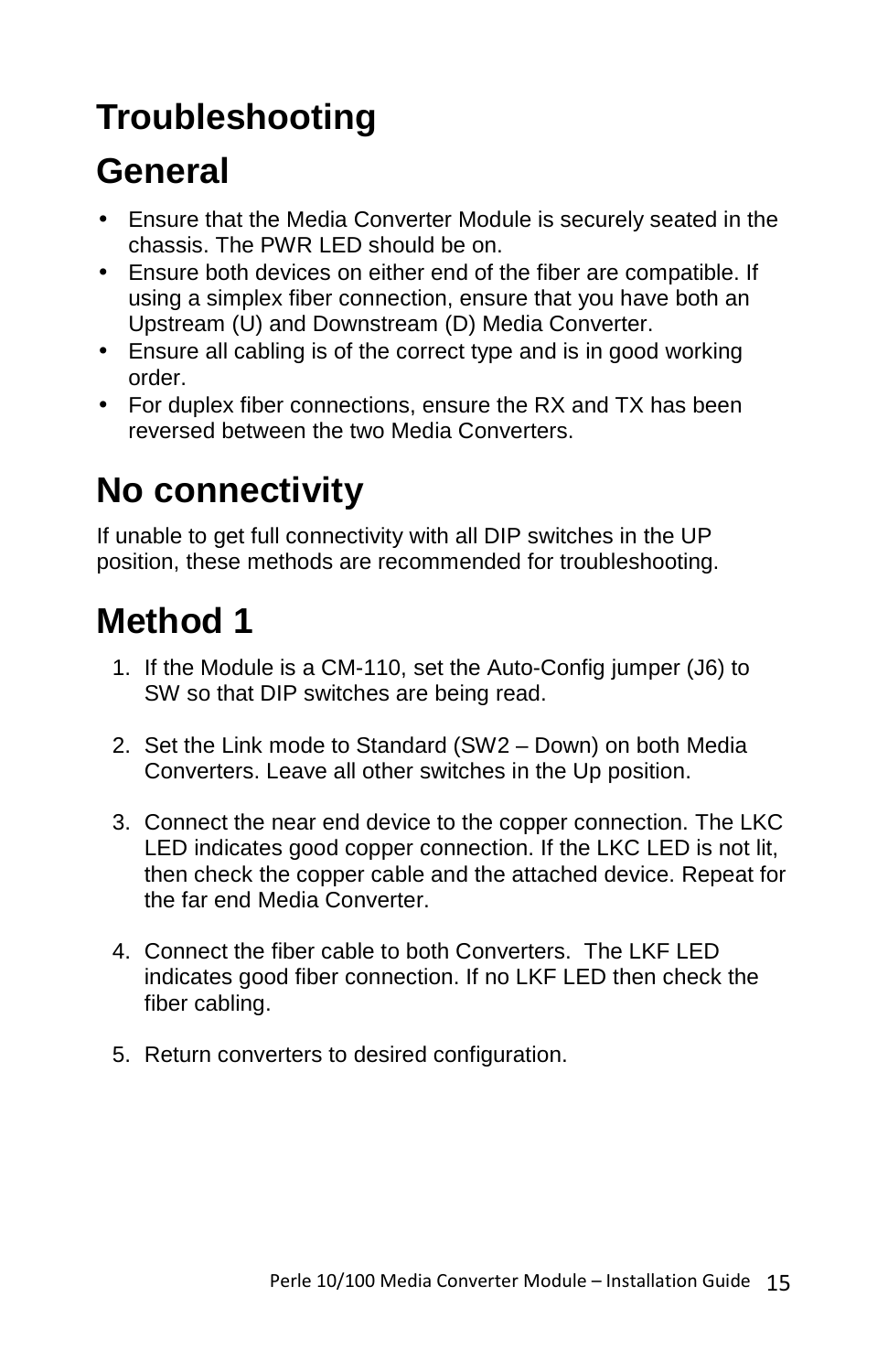## **Method 2:**

The fiber connection can also be verified by configuring the remote Media Converter for loopback mode. The LKF LEDs on both Media Converters should be lit. Data should pass through the local converter, over the fiber connection to the remote Media Converter. At the remote Media Converter, the data will be looped back and passed through the fiber, once again, to pass through the local converter to the copper link.

Note: If troubleshooting a CM-110, setting the Auto-Config jumper (J6) to SW will ensure the DIP switches are being read.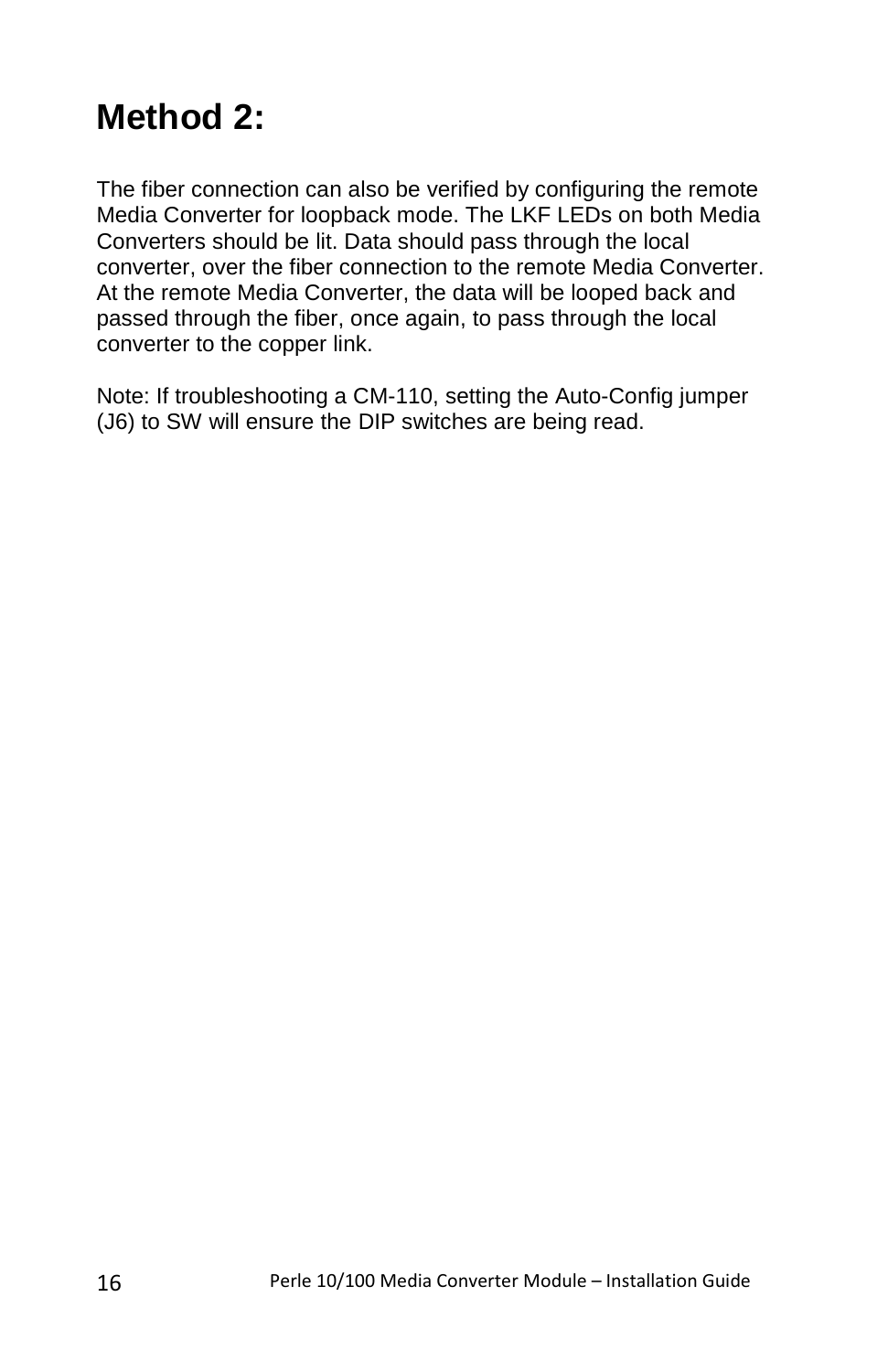## **Technical Specifications**

| <b>Maximum Power Consumption: 2.1 watts</b> |
|---------------------------------------------|
| 0 °C to 50 °C (32 °F to 122 °F)             |
| -25 °C to 70 °C (-13 °F to 158 °F)          |
| 5% to 90% non-condensing                    |
| 5% to 95% non-condensing                    |
| Up to 3,048 m (10,000 ft)                   |
| 577,872 hours                               |
| 561,817 hours                               |
|                                             |

### **Fiber Optic Specifications:**

| <b>Model</b>                  | <b>Mode</b> | Wavelength<br>(nm)   | <b>TX Power</b><br>(dB)                 | <b>RX Power</b><br>(dB)        | <b>Budget</b><br>(dB) |
|-------------------------------|-------------|----------------------|-----------------------------------------|--------------------------------|-----------------------|
| C-110-M1ST2U<br>CM-110-M1ST2U | MM          | TX: 1310<br>RX: 1550 | $-15$<br>Min:<br>Max:<br>-8             | Min: $-3$<br>Max: -34          | 12                    |
| C-110-M1ST2D<br>CM-110-M1ST2D | <b>MM</b>   | TX: 1550<br>RX: 1310 | Min:<br>$-15$<br>Max:<br>-8             | $-3$<br>Min:<br>Max: -34       | 12                    |
| C-110-M2SC2<br>CM-110-M2SC2   | MM          | TX: 1310<br>RX: 1310 | Min:<br>$-20$<br>Max: -12               | Min:<br>$-31$<br>Max: -14      | 11                    |
| C-110-M1SC2U<br>CM-110-M1SC2U | <b>MM</b>   | TX: 1310<br>RX: 1550 | Min:<br>$-15$<br>Max:<br>$\overline{0}$ | Min:<br>$-28$<br>Max:<br>-8    | 13                    |
| C-110-M1SC2D<br>CM-110-M1SC2D | MМ          | TX: 1550<br>RX: 1310 | Min:<br>$-15$<br>Max:<br>$\overline{0}$ | Min:<br>$-28$<br>Max:<br>-8    | 13                    |
| C-110-M2ST2<br>CM-110-M2ST2   | <b>MM</b>   | TX: 1310<br>RX: 1310 | Min:<br>$-20$<br>Max: -12               | Min:<br>$-31$<br>Max: -14      | 11                    |
| C-110-M2LC2<br>CM-110-M2LC2   | MМ          | TX: 1310<br>RX: 1310 | Min:<br>$-20$<br>Max: -12               | $-30$<br>Min:<br>$-14$<br>Max: | 10                    |
| C-110-S2SC20<br>CM-110-S2SC20 | <b>SM</b>   | TX: 1310<br>RX: 1310 | Min:<br>$-18$<br>Max:<br>$-7$           | $-32$<br>Min:<br>Max:<br>$-3$  | 14                    |
| C-110-S2ST20<br>CM-110-S2ST20 | <b>SM</b>   | TX: 1310<br>RX: 1310 | Min:<br>$-15$<br>Max:<br>-8             | Min:<br>$-32$<br>$-3$<br>Max:  | 17                    |
| C-110-S2LC20<br>CM-110-S2LC20 | <b>SM</b>   | TX: 1310<br>RX:1310  | Min:<br>$-15$<br>Max:<br>$\mathbf 0$    | Min:<br>$-34$<br>Max:<br>$-5$  | 19                    |
| C-110-S2SC40<br>CM-110-S2SC40 | <b>SM</b>   | TX: 1310<br>RX:1310  | Min:<br>$-5$<br>Max:<br>0               | $-34$<br>Min:<br>Max:<br>$-3$  | 29                    |
| C-110-S2ST40<br>CM-110-S2T40  | <b>SM</b>   | TX: 1310<br>RX:1310  | Min:<br>-5<br>Max:<br>$\Omega$          | $-34$<br>Min:<br>Max:<br>-3    | 29                    |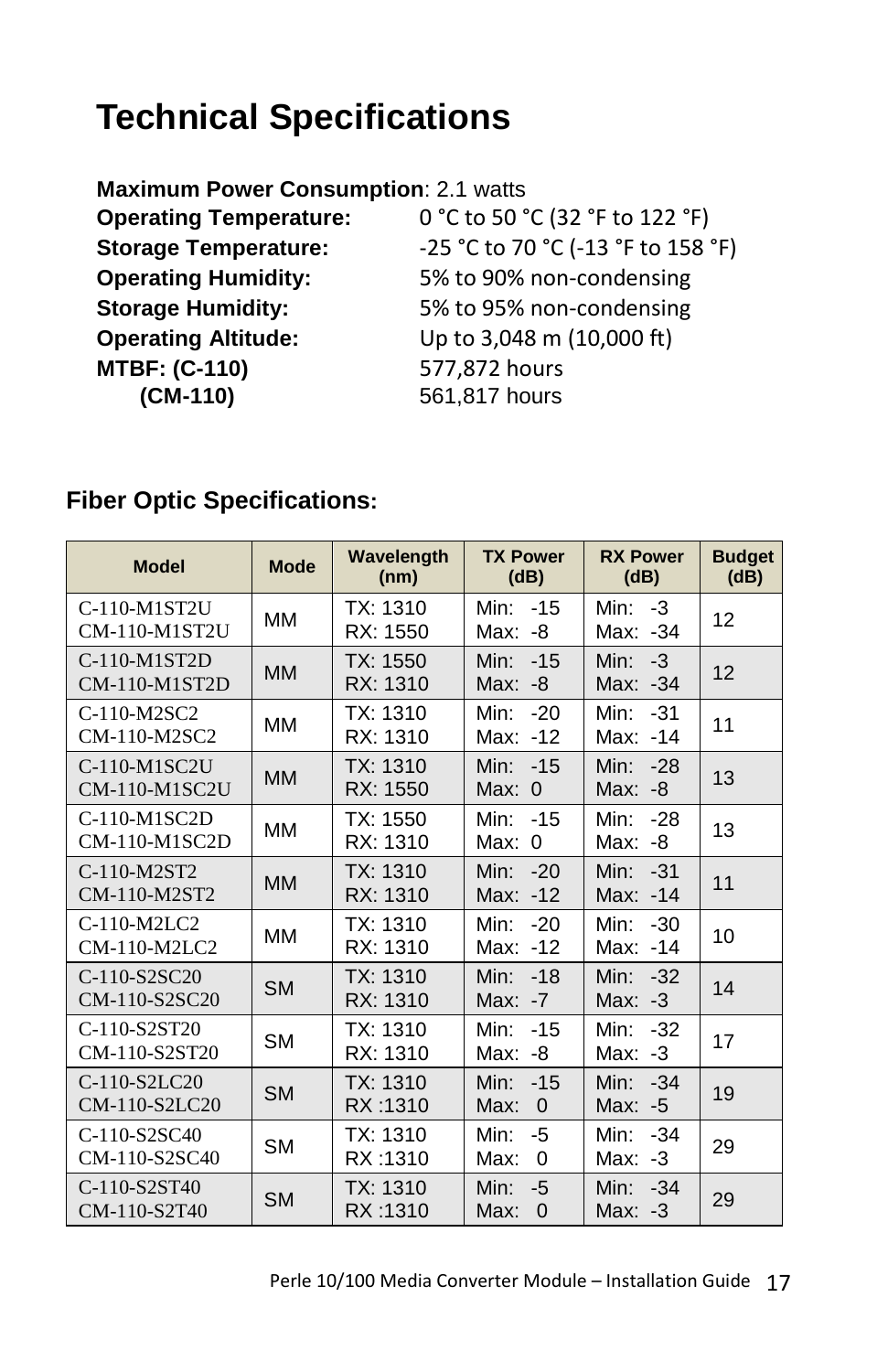| $C-110-S2LC40$<br>CM-110-S2LC40 | <b>SM</b> | TX: 1310<br>RX:1310  | Min:<br>-5<br>Max:<br>0             | $-34$<br>Min:<br>Max: -3          | 29 |
|---------------------------------|-----------|----------------------|-------------------------------------|-----------------------------------|----|
| C-110-S2SC80<br>CM-110-S2SC80   | <b>SM</b> | TX: 1550<br>RX: 1550 | $-5$<br>Min:<br>$\Omega$<br>Max:    | Min: -34<br>$-3$<br>Max:          | 29 |
| C-110-S2ST80<br>CM-110-S2ST80   | SM        | TX: 1550<br>RX: 1550 | Min:<br>-5<br>5<br>Max:             | Min: -34<br>Max:<br>-3            | 29 |
| C-110-S2LC80<br>CM-110-S2LC80   | <b>SM</b> | TX: 1550<br>RX: 1550 | Min:<br>$-5$<br>Max:<br>$\mathbf 0$ | Min:<br>$-34$<br>Max:<br>$-3$     | 29 |
| C-110-S2SC120<br>CM-110-S2SC120 | SΜ        | TX: 1550<br>RX: 1550 | Min:<br>$\Omega$<br>5<br>Max:       | Min:<br>$-35$<br>-3<br>Max:       | 35 |
| C-110-S2ST120<br>CM-110-S2ST120 | <b>SM</b> | TX: 1550<br>RX: 1550 | Min:<br>$\Omega$<br>Max:<br>5       | Min:<br>$-35$<br>Max:<br>$\Omega$ | 35 |
| C-110-S2LC120<br>CM-110-S2LC120 | <b>SM</b> | TX: 1550<br>RX: 1550 | Min:<br>$\Omega$<br>5<br>Max:       | Min:<br>$-35$<br>Max:<br>-3       | 35 |
| C-110-S1SC20U<br>CM-110-S1SC20U | SM        | TX: 1310<br>RX: 1550 | Min:<br>$-14$<br>Max:<br>-8         | Min:<br>$-32$<br>Max: $-3$        | 18 |
| C-110-S1SC20D<br>CM-110-S1SC20D | SМ        | TX: 1550<br>RX:1310  | Min:<br>$-14$<br>Max: -8            | Min: -32<br>Max:<br>$-3$          | 18 |
| C-110-S1ST20U<br>CM-110-S1ST20U | <b>SM</b> | TX: 1310<br>RX: 1550 | Min:<br>$-15$<br>Max: $-3$          | $-3$<br>Min:<br>Max: -34          | 12 |
| C-110-S1ST20D<br>CM-110-S1ST20D | <b>SM</b> | TX: 1550<br>RX:1310  | Min:<br>$-15$<br>$Max: -3$          | Min:<br>$-3$<br>Max: -34          | 12 |
| C-110-S1SC40U<br>CM-110-S1SC40U | <b>SM</b> | TX: 1310<br>RX:1550  | Min:<br>-8<br>Max: $-3$             | $-33$<br>Min:<br>Max: $-3$        | 25 |
| C-110-S1SC40D<br>CM-110-S1SC40D | SМ        | TX: 1550<br>RX:1310  | Min:<br>-8<br>Max: $-3$             | $-33$<br>Min:<br>Max: -3          | 25 |

### **Fiber Cabling Requirements:**

**MM**: 50/125 microns or

62.5/125 microns

**SM**: 9/125 microns

### **Ethernet Copper Cabling Requirements**:

- Category 5 UTP or STP
- $\bullet$  24-22 AWG
- Straight through or Ethernet crossover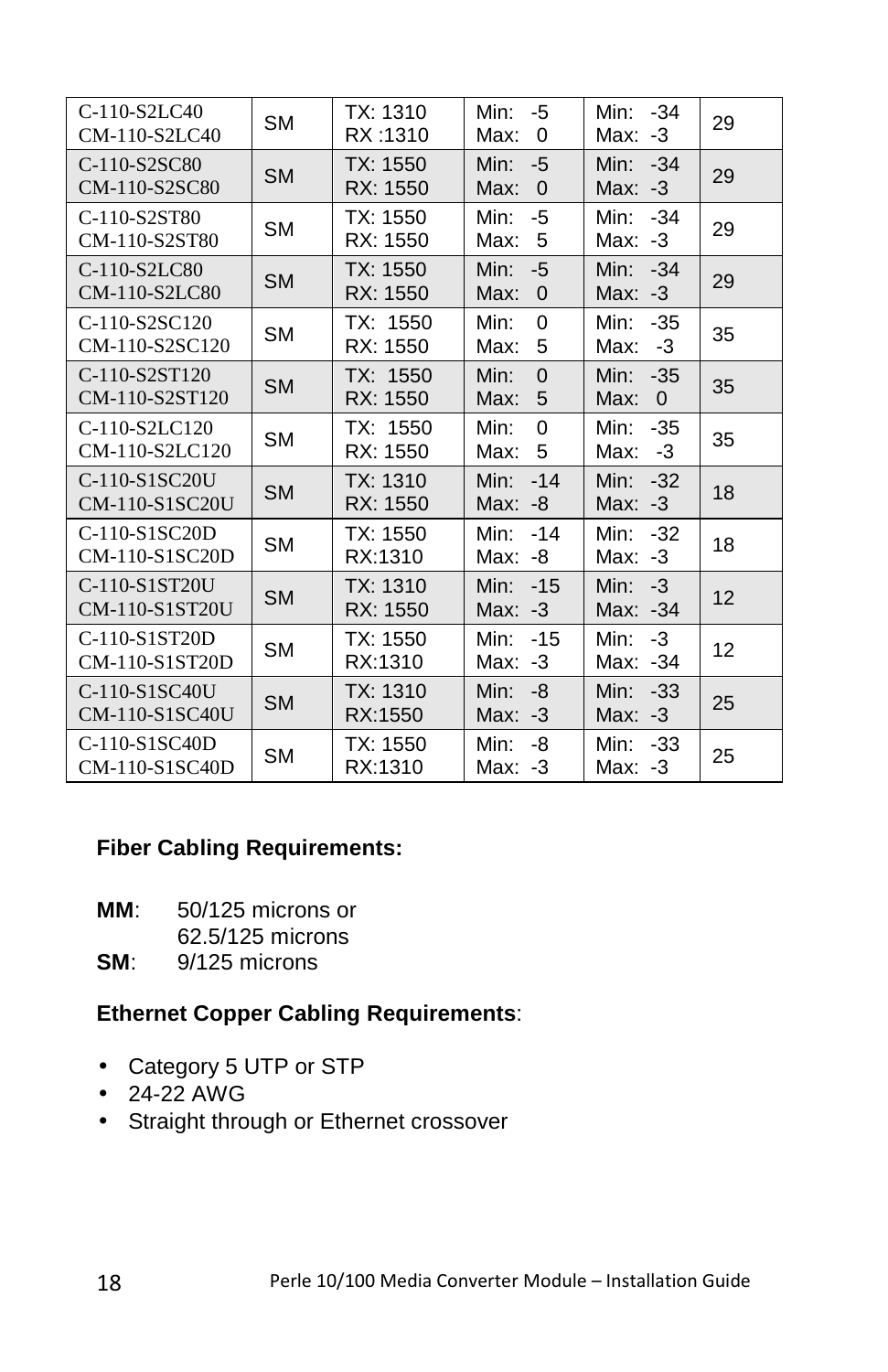## **Compliance Information**

FCC

This product has been found to comply with the limits for a Class A digital device, pursuant to Part 15 of the FCC rules. These limits are designed to provide reasonable protection against harmful interference when the equipment is operated in a commercial environment. This equipment generates, uses, and can radiate radio frequency energy and, if not installed and used in accordance with the instructions in this Guide, may cause harmful interference to radio communications. Operation of this equipment in a residential area is likely to cause harmful interference, in which case the user will be required to correct the interference at his/her own expense.

### **EN 55022, Class A**

**WARNING** This is a Class A product. In a domestic environment this product may cause radio interference in which case the user may be required to take adequate measures.

### **EN 55024, Class A**

#### **Laser Safety – IEC 60825-1:2007**

This product meets Class I Laser safety requirements per IEC-60825-1:2007 standard and complies with FDA/CDRH 21 CFR1040.10 and 21 CFR1040.11. **WARNING**: Visible and invisible laser radiation may be present when cables are not connected. Do not stare into the beam or view the beam directly with optical instruments. Failure to observe this warning could result in an eye injury or blindness. **WARNING**: Use of controls, adjustments or the performance of procedures other than those specified herein may result in hazardous radiation exposure.